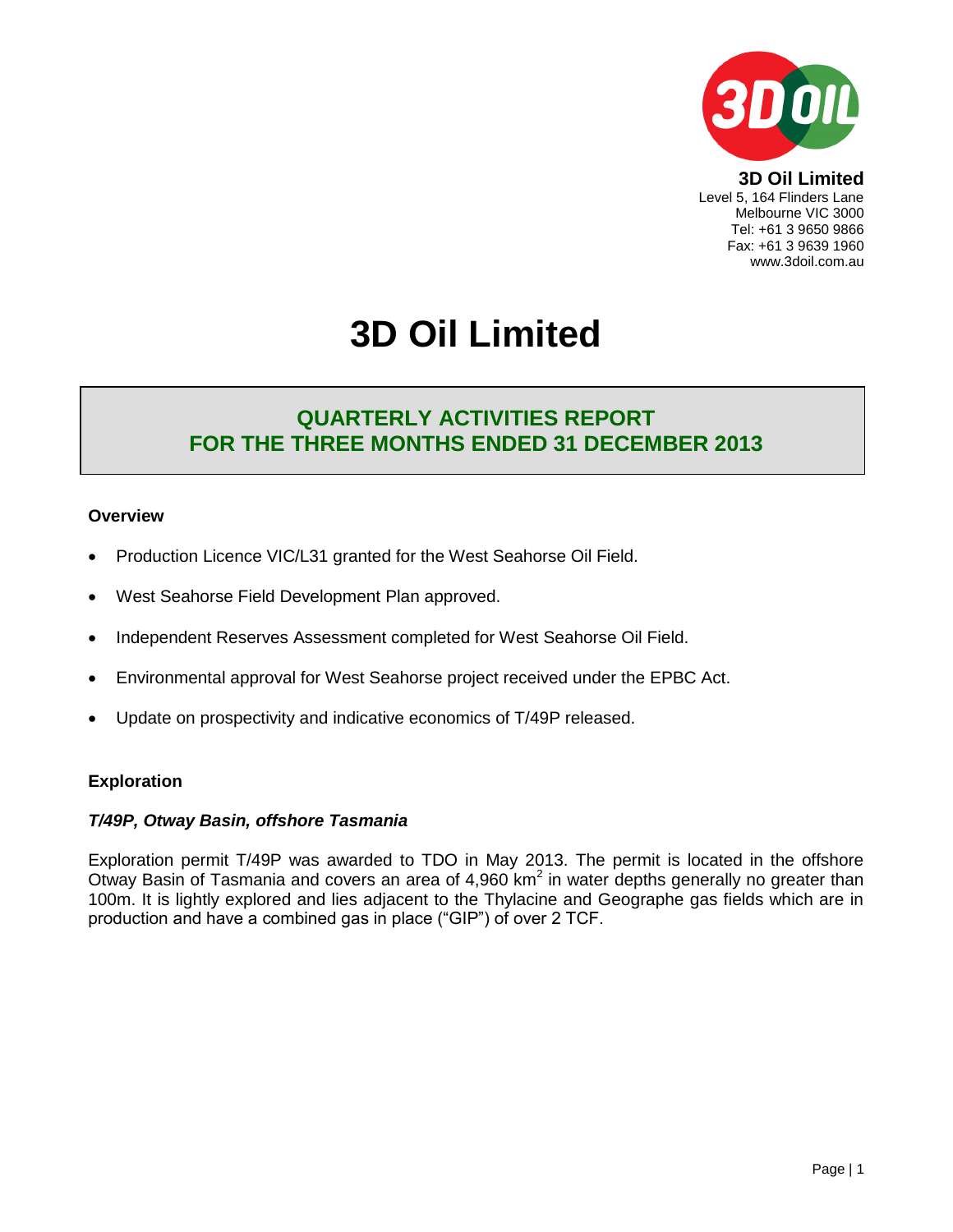

*T49/P Location map*

To date at least 10 leads have been identified from mapping of the existing 2D seismic data. These range from medium to large structures by world standards. The combined gas in place for these leads is in the order of 20 TCF.

TDO's highest ranked lead, Flanagan, has the potential to contain up to 6 TCF GIIP. The optimistic view of its prospectivity is based on its proximity and geological similarity to the Thylacine and Geographe fields.

The commercial attractiveness of exploring for gas in eastern Australia has been boosted by a strongly improving gas pricing environment for producers.

Scoping economics for standalone T/49P developments undertaken by TDO indicates that a gas price of \$6/GJ provides a robust project for field sizes greater than 400 BCF. At \$8/GJ the analysis indicates NPVs of approximately A\$450 million and A\$1.3 billion for field sizes of 800 BCF and 1400 BCF respectively.

TDO notes that the timing of any T/49P discovery and production would likely coincide with spare capacity in existing facilities such as Thylacine, Minerva and Casino and the potential for tie-in options and therefore potentially stronger economics, could be explored at that time.

In addition, TDO's analysis did not include the value of associated condensate. Based on known condensate/gas ratios (CGR) in Thylacine and Geographe, 15 mmbbl of condensate could be produced from a hypothetical gas field of 1 TCF.

T/49P represents an attractive exploration opportunity and, as previously indicated, TDO has commenced discussions with potential farmin partners to the permit.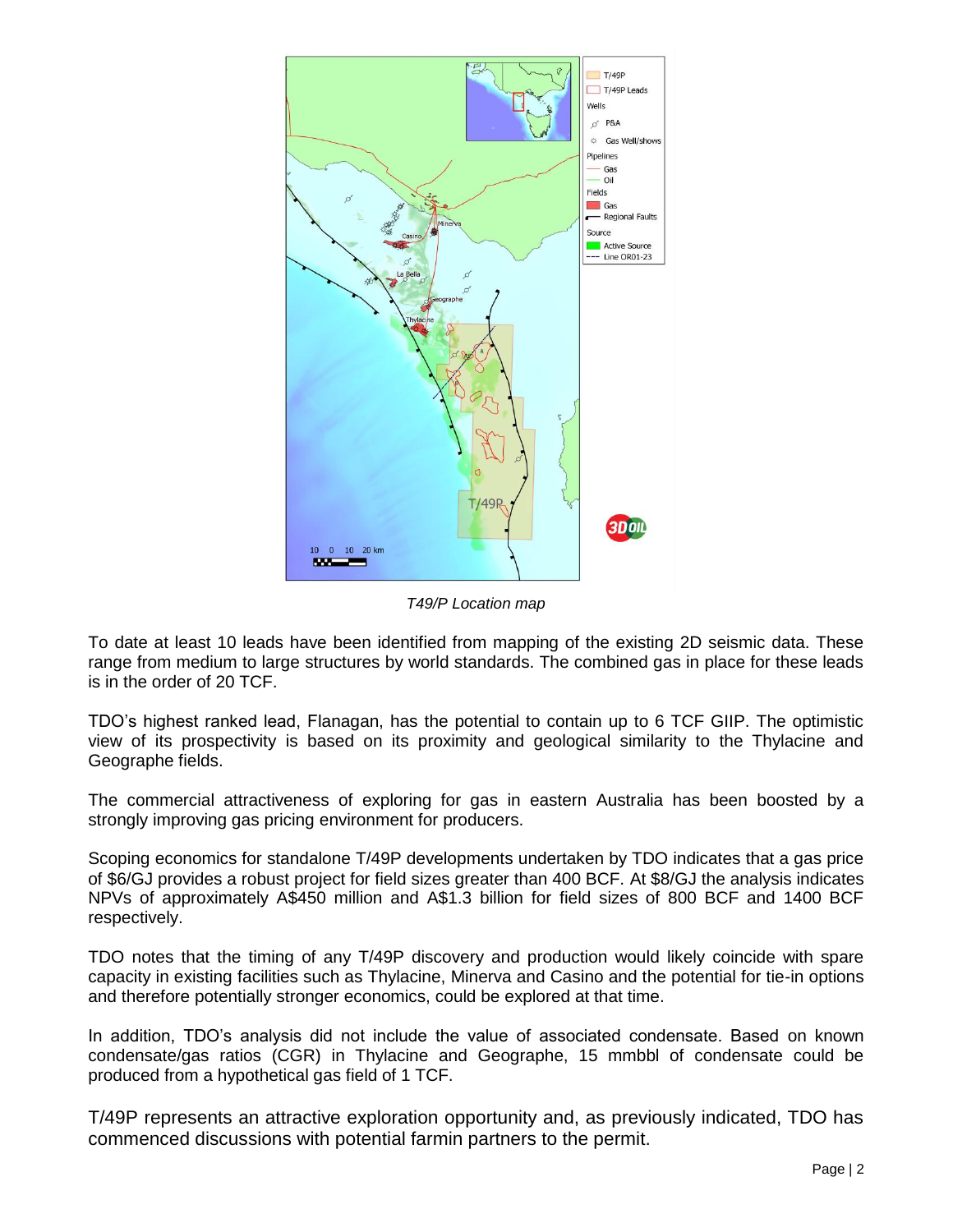#### *VIC/P57, Gippsland Basin, offshore Victoria*

The West Seahorse (WSH) Oil Field lies 14km offshore from Ninety Mile Beach in 39 metres of water, 18km SSE of the Gippsland town of Loch Sport. The area hosts existing oil and gas infrastructure, with West Seahorse located 38km east of the onshore Esso Longford Gas Plant and 11km from Esso's offshore Barracouta platform.

West Seahorse (WSH) is being developed for production in early 2015 by a joint venture (JV) comprised of TDO 49.9% and Carnarvon Hibiscus Pty Ltd (Hibiscus), a wholly owned subsidiary of Hibiscus Petroleum Berhad (KLSE: HIBISCS), as Operator with 50.1%.

#### Production Licence and approvals progress

Several important aspects of the West Seahorse (WSH) regulatory approval process were finalized during the quarter.

On 5 December 2013, the National Offshore Petroleum Titles Administrator (NOPTA) granted the JV a Production Licence, VIC/L31, over the WSH Oil Field in the offshore Gippsland Basin. VIC/L31 is in effect excised from VIC/P57 exploration permit which continues in force with unchanged ownership and commitments.



*Location map showing the West Seahorse Production Licence VIC/L31*

NOPTA also accepted the WSH Field Development Plan (FDP) on 13 November 2013. The FDP details the field and its reservoirs as well as the proposed development and production facilities.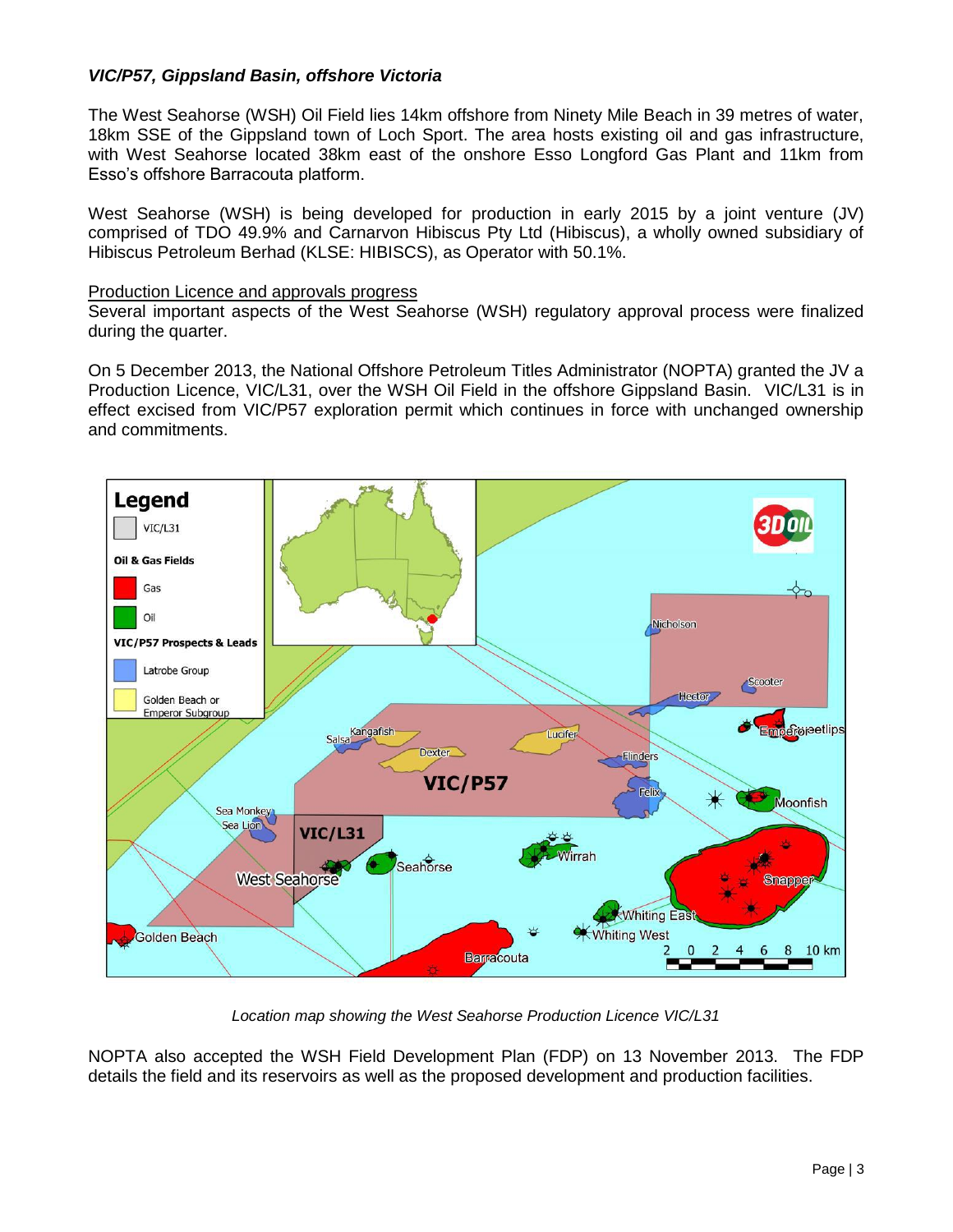A key environmental milestone in the WSH regulatory approval process was also achieved during the quarter when the JV received approval for the project under the Environment Protection and Biodiversity Conservation (EPBC) Act on 18 October 2013

Taken together, these three approvals represent significant progress for the JV towards its goal of early 2015 oil production from the WSH field.

During the quarter, the JV largely completed the Front End Engineering and Design (FEED) work for the WSH project. This work was led by Melbourne-based engineering firm WorleyParsons and carried out in conjunction with Carnarvon Hibiscus Pty Ltd and TDO.

#### WSH Reserves Certification

On 14 January 2014, TDO announced that independent expert Gaffney, Cline & Associates (GCA) had completed its Reserves and Contingent Resources Statement for the West Seahorse oil field. The main highlights of GCA's report are:

- Proved plus Probable (2P) Oil Reserves of 6.5 million barrels for the West Seahorse Field as at 31 December, 2013.
- Independent assessment of WSH Reserves provides certainty for project financing and major contracts.
- WSH project Development Plan and economics reviewed as part of GCA assessment.
- Mid Case Stock Tank Oil Initially In-Place (STOIIP) of 10.3 million barrels with estimated unrisked 2C Contingent Resources of 1.5 million barrels in secondary 'Gurnard' reservoirs

GCA's assessment updated its earlier work on WSH and incorporated revised field mapping by TDO based on reprocessed 3D seismic. GCA also reviewed the JV's progress on the WSH development project, including economics, and recognised the recent production licence and environmental and regulatory approvals. TDO performed extensive reservoir simulations studies, which were reviewed by GCA and used to define a set of oil production profiles that formed the basis for the economic analysis tests to determine Reserves.

GCA's assessment of Reserves provides the foundation for finalising the WSH financing plan and the JV will now move as quickly as possible towards Final Investment Decision which is anticipated in early 2014.

The full range of undeveloped Oil Reserves for WSH as at 31<sup>st</sup> December, 2013 are:

| <b>Reservoir</b>                  | Gross 100% Field |     |      | TDO share within VIC/L31 |     |     |
|-----------------------------------|------------------|-----|------|--------------------------|-----|-----|
|                                   | 1P               | 2P  | 3P   | 1P                       | 2P  | 3P  |
| Main<br>Reservoirs<br>N1u/N1/N2-6 | 4.0              | 6.5 | 11.5 | 1.9                      | 2.9 | 4.9 |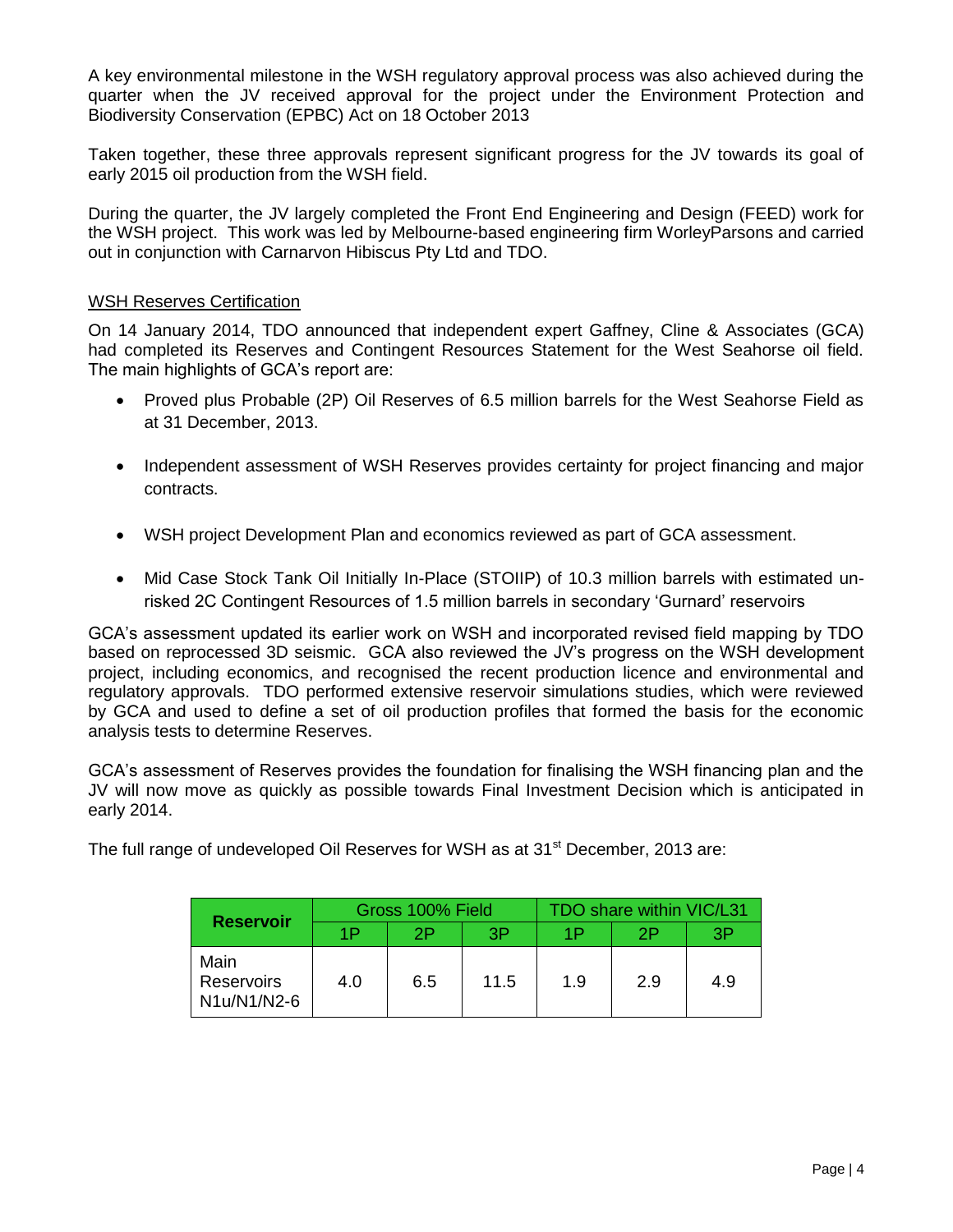### **TDO Petroleum Tenement Holdings**

| <b>Tenement and</b><br><b>Location</b>           | <b>TDO beneficial</b><br>interest at 30Sep13 | <b>Beneficial interest</b><br>acquired / (disposed) | <b>TDO beneficial</b><br>interest at 31Dec13 |
|--------------------------------------------------|----------------------------------------------|-----------------------------------------------------|----------------------------------------------|
| VIC/P57 offshore<br>Gippsland Basin,<br>Victoria | 49.9%                                        | n/a                                                 | 49.9%                                        |
| VIC/L31 offshore<br>Gippsland Basin,<br>Victoria |                                              | <b>WSH Production</b><br>Licence granted            | 49.9%                                        |
| T/49P offshore Otway<br>Basin, Tasmania          | 100%                                         | n/a                                                 | 100%                                         |

As at 31 December 2013, TDO petroleum tenement holdings were:

#### **Corporate Matters**

During the quarter Ms Philippa Kelly resigned as a non-executive director of TDO.

3D Oil's Chairman Mr Campbell Horsfall said "The board acknowledges and appreciates her significant contribution over a four year period particularly in relation to the farm out and financial management and wishes her all the best in her future endeavours."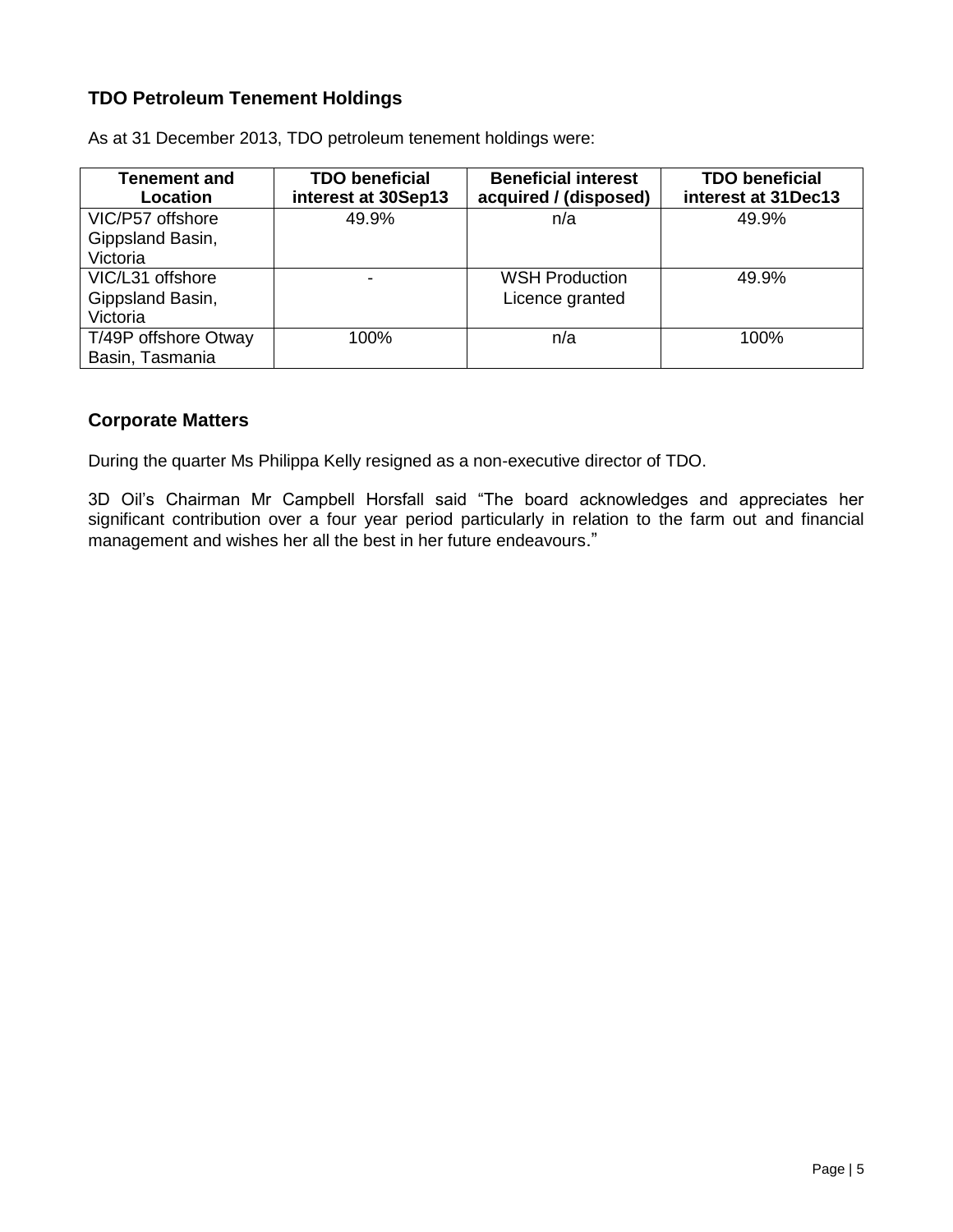# **Appendix 5B**

*Rule 5.3*

# **Mining exploration entity quarterly report**

Introduced 1/7/96. Origin: Appendix 8. Amended 1/7/97, 1/7/98, 30/9/2001 , 01/06/10.

| Name of entity        |  |  |
|-----------------------|--|--|
| <b>3D OIL LIMITED</b> |  |  |
|                       |  |  |

40 105 597 279 31 December 2013

ABN Quarter ended ("current quarter")

#### **Consolidated statement of cash flows**

|      | Cash flows related to operating activities                                                      | Current quarter<br>\$A | Year to date<br>$(6$ months)<br>\$A |
|------|-------------------------------------------------------------------------------------------------|------------------------|-------------------------------------|
| 1.1  | Receipts from product sales and related debtors                                                 | 5,262                  | 8,770                               |
| 1.2  | Payments for                                                                                    |                        |                                     |
|      | (a) exploration and evaluation (net of refunds)                                                 |                        |                                     |
|      | (b) development                                                                                 | (535, 233)             | (1,103,140)                         |
|      | (c) production<br>(d) administration                                                            |                        |                                     |
| 1.3  | Dividends received                                                                              | (348, 739)             | (658, 965)                          |
| 1.4  | Interest and other items of a similar nature                                                    |                        |                                     |
|      | received                                                                                        | 13,663                 | 24,314                              |
| 1.5  | Interest and other costs of finance paid                                                        |                        |                                     |
| 1.6  | Income taxes paid                                                                               |                        |                                     |
| 1.7  | R&D Tax Rebate                                                                                  |                        |                                     |
| 1.8  | Refund of expenditure from Joint Venture                                                        | 265,003                | 808,782                             |
|      | <b>Net Operating Cash Flows</b>                                                                 | (600, 044)             | (920, 239)                          |
| 1.8  | Cash flows related to investing activities<br>Payment for purchases of:<br>(a)prospects/farmins |                        |                                     |
|      | (b) equity investments                                                                          |                        |                                     |
|      | (c) other fixed assets                                                                          |                        | (17,741)                            |
| 1.9  | Proceeds from sale of:                                                                          |                        |                                     |
|      | (a)prospects                                                                                    |                        |                                     |
|      | (b) equity investments                                                                          |                        |                                     |
| 1.10 | (c) other fixed assets<br>Loans to other entities                                               |                        |                                     |
| 1.11 | Loans repaid by other entities                                                                  |                        |                                     |
| 1.12 | Other (provide details if material)                                                             |                        |                                     |
|      |                                                                                                 |                        |                                     |
|      | Net investing cash flows                                                                        |                        | (17,741)                            |
| 1.13 | Total operating and investing cash flows (carried<br>forward)                                   | (600, 044)             | (937,980)                           |
|      |                                                                                                 |                        |                                     |

<sup>+</sup> See chapter 19 for defined terms.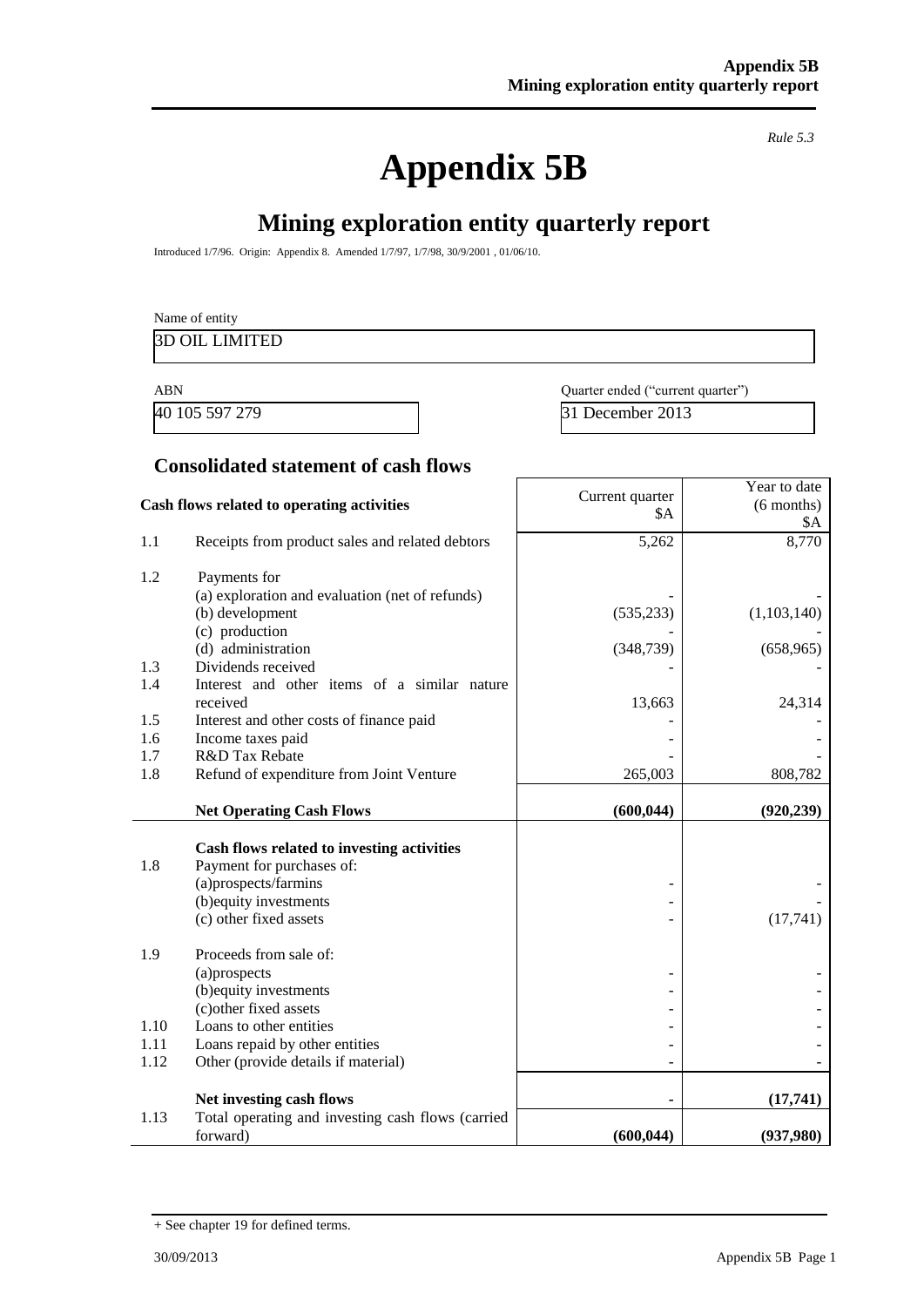| 1.13         | Total operating and investing cash flows                                            |            |           |
|--------------|-------------------------------------------------------------------------------------|------------|-----------|
|              | (brought forward)                                                                   | (600, 044) | (937,980) |
|              | Cash flows related to financing activities                                          |            |           |
| 1.14         | Proceeds from issues of shares                                                      | ۰          |           |
| 1.15         | Proceeds from sale of forfeited shares                                              |            |           |
| 1.16         | Proceeds from borrowings                                                            |            |           |
| 1.17         | Repayment of borrowings                                                             |            |           |
| 1.18         | Dividends paid                                                                      |            |           |
| 1.19         | Other – Capital raising costs                                                       |            |           |
|              | Net financing cash flows                                                            |            |           |
|              | Net increase (decrease) in cash held                                                | (600, 044) | (937,980) |
| 1.20<br>1.21 | Cash at beginning of quarter/year to date<br>Exchange rate adjustments to item 1.20 | 1,787,819  | 2,125,755 |
| 1.22         | Cash at end of quarter                                                              | 1,187,775  | 1,187,775 |

### **Payments to directors of the entity and associates of the directors Payments to related entities of the entity and associates of the related entities**

|      |                                                                  | Current quarter<br>\$Α |
|------|------------------------------------------------------------------|------------------------|
| 1.23 | Aggregate amount of payments to the parties included in item 1.2 | 96,100                 |
| 1.24 | Aggregate amount of loans to the parties included in item 1.10   |                        |

1.25 Explanation necessary for an understanding of the transactions

Director's fees and salaries paid to directors during the December 2013 quarter.

#### **Non-cash financing and investing activities**

2.1 Details of financing and investing transactions which have had a material effect on consolidated assets and liabilities but did not involve cash flows

Nil

2.2 Details of outlays made by other entities to establish or increase their share in projects in which the reporting entity has an interest

Nil

<sup>+</sup> See chapter 19 for defined terms.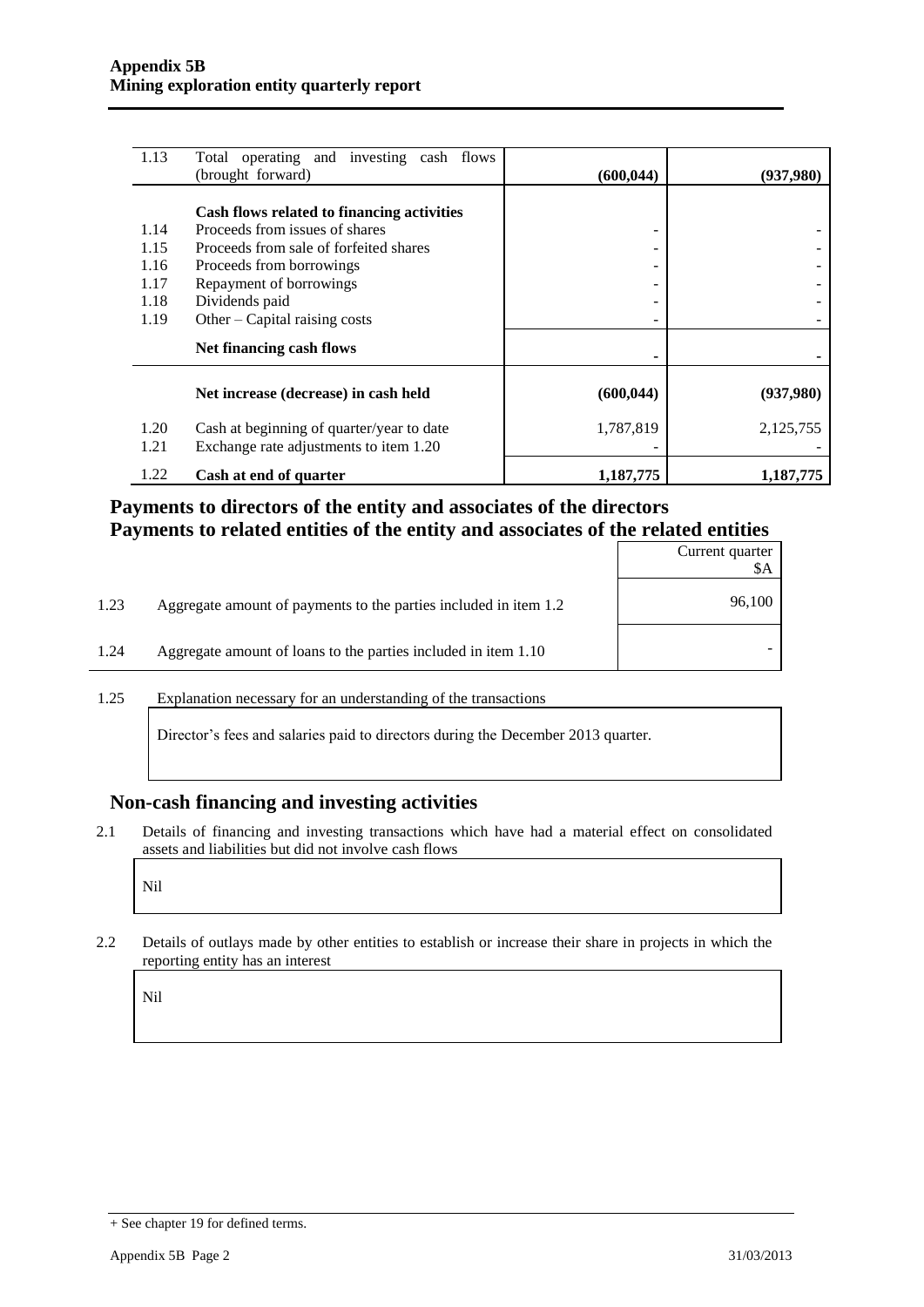#### **Financing facilities available**

*Add notes as necessary for an understanding of the position.*

|     |                             | Amount available<br>\$A'000 | Amount used<br>\$A'000 |
|-----|-----------------------------|-----------------------------|------------------------|
| 3.1 | Loan facilities             | ۰                           |                        |
| 3.2 | Credit standby arrangements | -                           |                        |

## **Estimated cash outflows for next quarter**

|     | <b>Total</b>               | $*2,600$ |
|-----|----------------------------|----------|
| 4.4 | Administration             | 300      |
| 4.3 | Production                 |          |
| 4.2 | Development                |          |
| 4.1 | Exploration and evaluation | 2,300    |
|     |                            | \$A'000  |

*\*: These outflows will be partially reimbursed by the VIC/P57 joint venture.*

# **Reconciliation of cash**

| Reconciliation of cash at the end of the quarter (as<br>shown in the consolidated statement of cash flows) to<br>the related items in the accounts is as follows. |                                                  | Current quarter<br>\$A'000 | Previous quarter<br>\$A'000 |
|-------------------------------------------------------------------------------------------------------------------------------------------------------------------|--------------------------------------------------|----------------------------|-----------------------------|
| 5.1                                                                                                                                                               | Cash on hand and at bank                         | 129                        | 360                         |
| 5.2                                                                                                                                                               | Deposits at call                                 | 1,011                      | 1,381                       |
| 5.3                                                                                                                                                               | Bank overdraft                                   |                            |                             |
| 5.4                                                                                                                                                               | Other – Bank Guarantee                           | 47                         | 47                          |
|                                                                                                                                                                   | <b>Total: Cash at end of quarter</b> (item 1.22) | 1,187                      | 1.788                       |

# **Changes in interests in mining tenements**

|     |                                                                     | Tenement<br>reference | Nature of interest<br>(note (2)) | Interest at<br>beginning<br>of quarter | Interest at<br>end of<br>quarter |
|-----|---------------------------------------------------------------------|-----------------------|----------------------------------|----------------------------------------|----------------------------------|
| 6.1 | Interests in mining<br>tenements relinquished,<br>reduced or lapsed |                       |                                  |                                        |                                  |
| 6.2 | Interests in mining<br>tenements acquired or<br>increased           |                       |                                  |                                        |                                  |

<sup>+</sup> See chapter 19 for defined terms.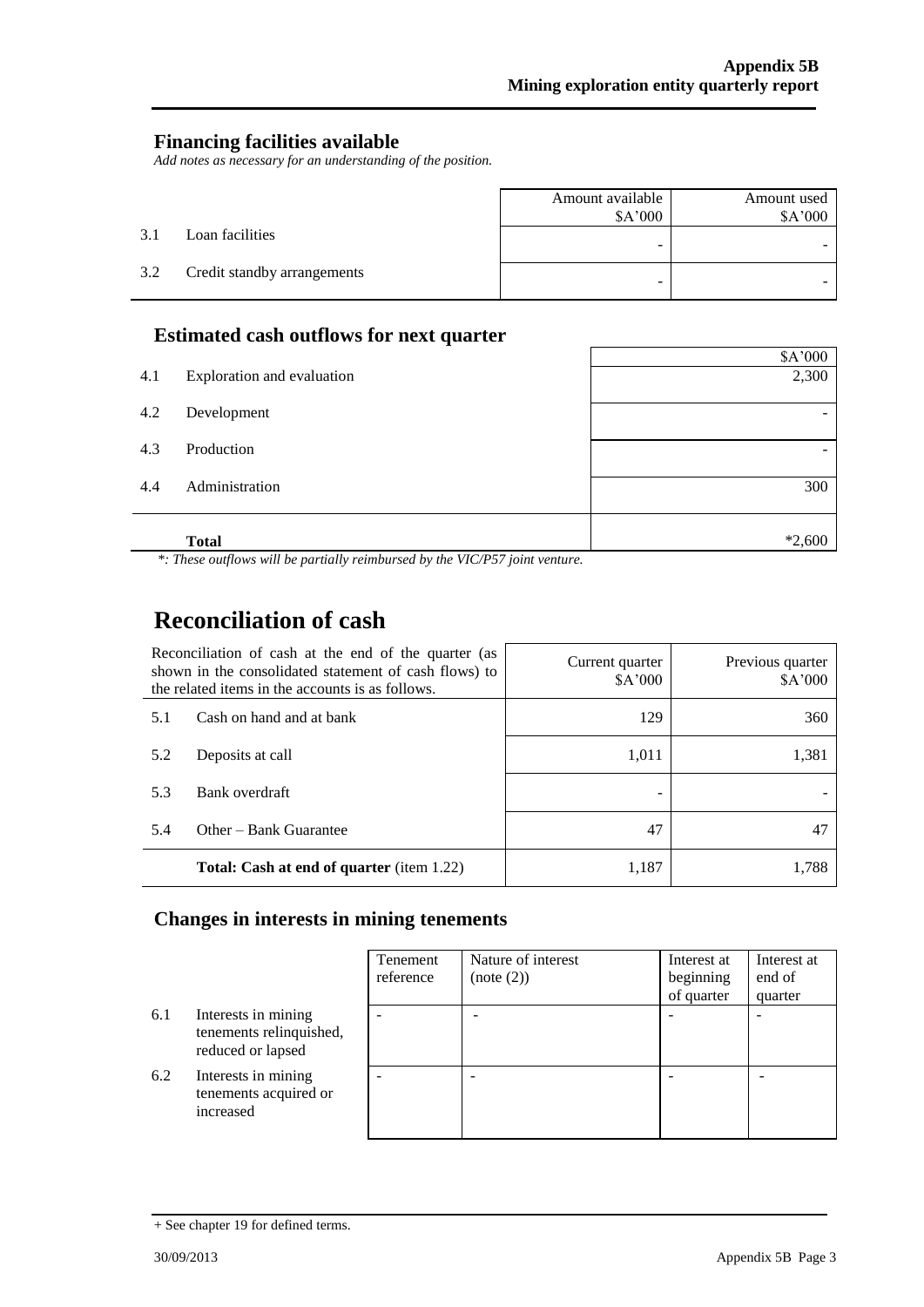#### **Issued and quoted securities at end of current quarter**

*Description includes rate of interest and any redemption or conversion rights together with prices and dates.*

|       |                                                                                                                            | Total number       | Number quoted  | Issue price per<br>security (see note<br>$3)$ (cents) | Amount paid up per<br>security (see note 3)<br>(cents) |
|-------|----------------------------------------------------------------------------------------------------------------------------|--------------------|----------------|-------------------------------------------------------|--------------------------------------------------------|
| 7.1   | Preference<br><sup>+</sup> securities<br>(description)                                                                     |                    |                |                                                       |                                                        |
| 7.2   | Changes during<br>quarter<br>(a) Increases<br>through issues<br>(b) Decreases<br>through returns of<br>capital, buy-backs, |                    |                |                                                       |                                                        |
| 7.3   | redemptions<br>+Ordinary                                                                                                   | 237,523,000        | 237,523,000    |                                                       |                                                        |
|       | securities                                                                                                                 |                    |                |                                                       |                                                        |
| 7.4   | Changes during<br>quarter                                                                                                  |                    |                |                                                       |                                                        |
|       | (a) Increases                                                                                                              |                    |                |                                                       |                                                        |
|       | through issues<br>(b) Decreases                                                                                            |                    |                |                                                       |                                                        |
|       | through returns of                                                                                                         |                    |                |                                                       |                                                        |
|       | capital, buy-backs                                                                                                         |                    |                |                                                       |                                                        |
|       | (c) Released from<br>ASX restriction                                                                                       |                    |                |                                                       |                                                        |
| 7.5   | <sup>+</sup> Convertible debt                                                                                              |                    |                |                                                       |                                                        |
|       | securities<br>(description)                                                                                                |                    |                |                                                       |                                                        |
| 7.6   | Changes during                                                                                                             |                    |                |                                                       |                                                        |
|       | quarter                                                                                                                    |                    |                |                                                       |                                                        |
|       | (a) Increases<br>through issues                                                                                            |                    |                |                                                       |                                                        |
|       | (b) Decreases                                                                                                              |                    |                |                                                       |                                                        |
|       | through securities<br>matured, converted                                                                                   |                    |                |                                                       |                                                        |
| 7.7   | <b>Options</b>                                                                                                             |                    |                | Exercise price                                        | Expiry date                                            |
|       | (description and                                                                                                           | 64,000             |                | \$0.25                                                | 30 June 2014                                           |
|       | conversion factor)                                                                                                         | 150,000<br>200,000 | Ξ              | \$0.40<br>\$0.40                                      | 30 November 2014<br>31 January 2015                    |
|       |                                                                                                                            | 78,000             |                | \$0.18                                                | 7 October 2015                                         |
|       |                                                                                                                            | 495,000            | -              | \$0.16                                                | 30 November 2015                                       |
|       |                                                                                                                            | 300,000            | $\overline{a}$ | \$0.1055                                              | 30 November 2016                                       |
|       |                                                                                                                            | 250,000            | -              | \$0.12                                                | 29 November 2016                                       |
| 7.8   | Issued during<br>quarter                                                                                                   |                    |                | Exercise price                                        | Expiry date                                            |
|       |                                                                                                                            | 250,000            | ÷,             | \$0.12                                                | 29 November 2016                                       |
| 7.9   | <b>Exercised</b> during<br>quarter                                                                                         |                    | $\overline{a}$ |                                                       |                                                        |
| 7.10  | Expired/lapsed<br>during quarter                                                                                           | 100,000            |                | Exercise price<br>\$0.16                              | Expiry date<br>22 December 2013                        |
| 317.1 | <b>Debentures</b>                                                                                                          |                    | $\overline{a}$ |                                                       |                                                        |
| 1     | (totals only)                                                                                                              |                    |                |                                                       |                                                        |
| 7.12  | <b>Unsecured notes</b><br>(totals only)                                                                                    |                    |                |                                                       |                                                        |

<sup>+</sup> See chapter 19 for defined terms.